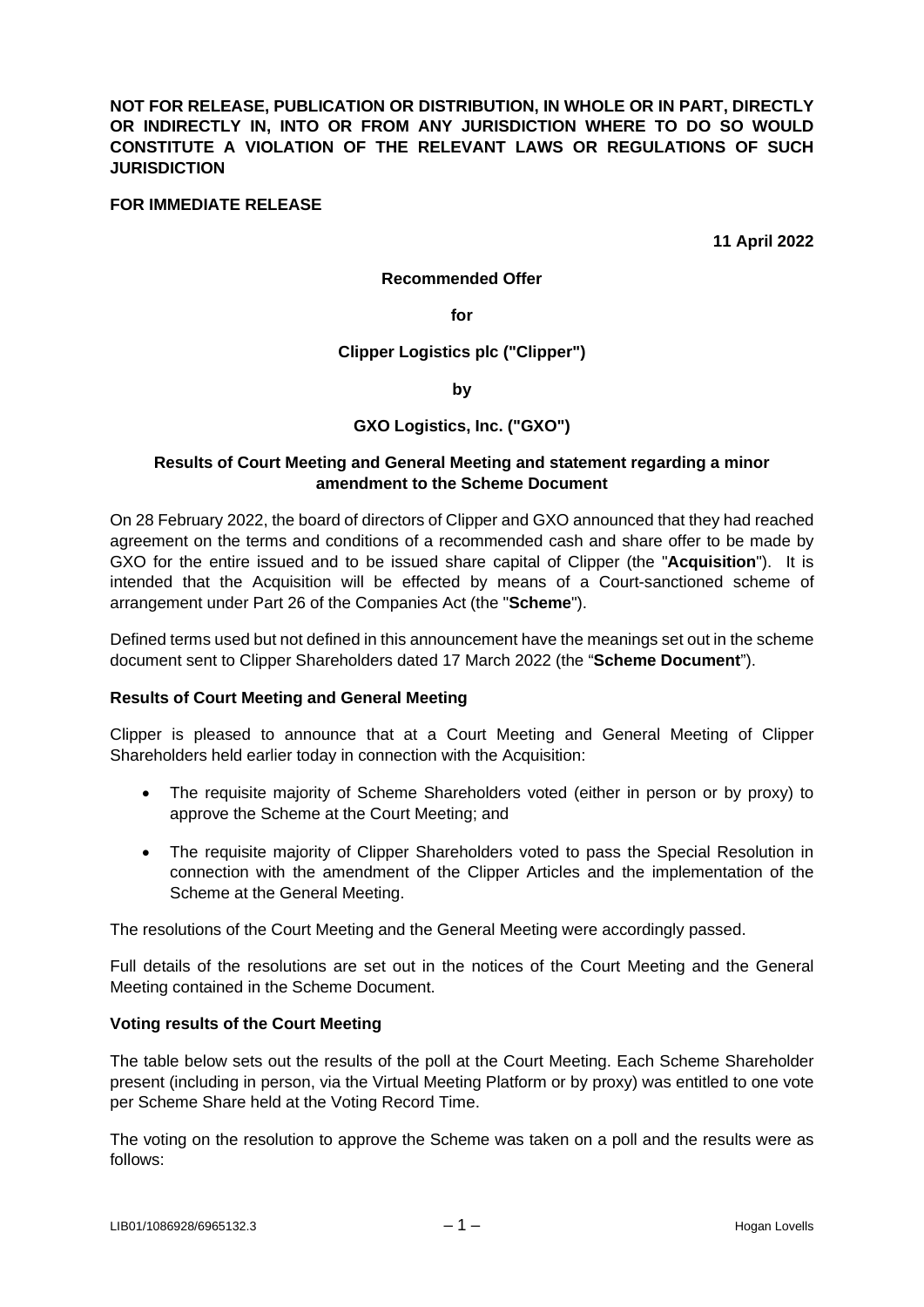| <b>Results of</b><br>Court<br><b>Meeting</b> |               | <b>Scheme Shares voted</b><br><b>Scheme</b><br><b>Shareholders who</b><br>voted |               |        | <b>Number of Scheme</b><br>Shares voted as a<br>percentage of the<br><b>Scheme Shares eligible</b> |
|----------------------------------------------|---------------|---------------------------------------------------------------------------------|---------------|--------|----------------------------------------------------------------------------------------------------|
|                                              | <b>Number</b> | %*                                                                              | <b>Number</b> | $%^*$  | to be voted at the Court<br>Meeting* $(\%)$                                                        |
| <b>FOR</b>                                   | 55,429,318    | 95.32                                                                           | 164           | 92.13  | 53.39                                                                                              |
| <b>AGAINST</b>                               | 2,721,890     | 4.68                                                                            | 14            | 7.87   | 2.62                                                                                               |
| <b>TOTAL</b>                                 | 58,151,208    | 100.00                                                                          | 178           | 100.00 | 56.01                                                                                              |

*\*Rounded to two decimal places.* 

### **Voting results of the General Meeting**

The table below sets out the results of the poll at the General Meeting. Each Clipper Shareholder present (including in person, via the Virtual Meeting Platform or by proxy), was entitled to one vote per Clipper Share held at the Voting Record Time.

The voting on the resolution to approve the Scheme and provide for its implementation, including the amendment of Clipper's articles of association, was taken on a poll and the results were as follows:

| <b>Special</b><br><b>Resolution</b>                                                                                 | <b>VOTES FOR**</b> |       | <b>VOTES AGAINST</b> |       | <b>TOTAL</b><br><b>VOTES</b> | <b>WITHHELD</b><br>VOTES*** |
|---------------------------------------------------------------------------------------------------------------------|--------------------|-------|----------------------|-------|------------------------------|-----------------------------|
|                                                                                                                     | <b>Number</b>      | $%^*$ | <b>Number</b>        | $%^*$ | <b>Number</b>                | <b>Number</b>               |
| Approval of the<br>implementation<br>of the Scheme,<br>including<br>amendments<br>to the Clipper<br><b>Articles</b> | 55,869,318         | 95.36 | 2,721,440            | 4.64  | 58,590,758                   | 889                         |

*\* Rounded to two decimal places.* 

*\*\* Includes discretionary votes.* 

\*\*\* A vote withheld is not a vote in law and is not counted in the calculation of the proportion of *votes 'For' or 'Against' the Special Resolution.* 

The total number of Clipper Shares in issue at the Voting Record Time was 103,815,773, of which none were held in treasury. Consequently, the total number of voting rights in Clipper at the Voting Record Time were 103,815,773.

### **Next steps and timetable**

The outcome of the Meetings held earlier today means that Conditions 2(a) and 2(b) (as set out in Part A of Part Three of the Scheme Document) have been satisfied.

Completion of the Scheme remains subject to the satisfaction or waiver of the other Conditions and further terms that are set out in the Scheme Document, including the Court sanctioning the Scheme at the Scheme Court Hearing. Engagement with the Competition and Markets Authority in the UK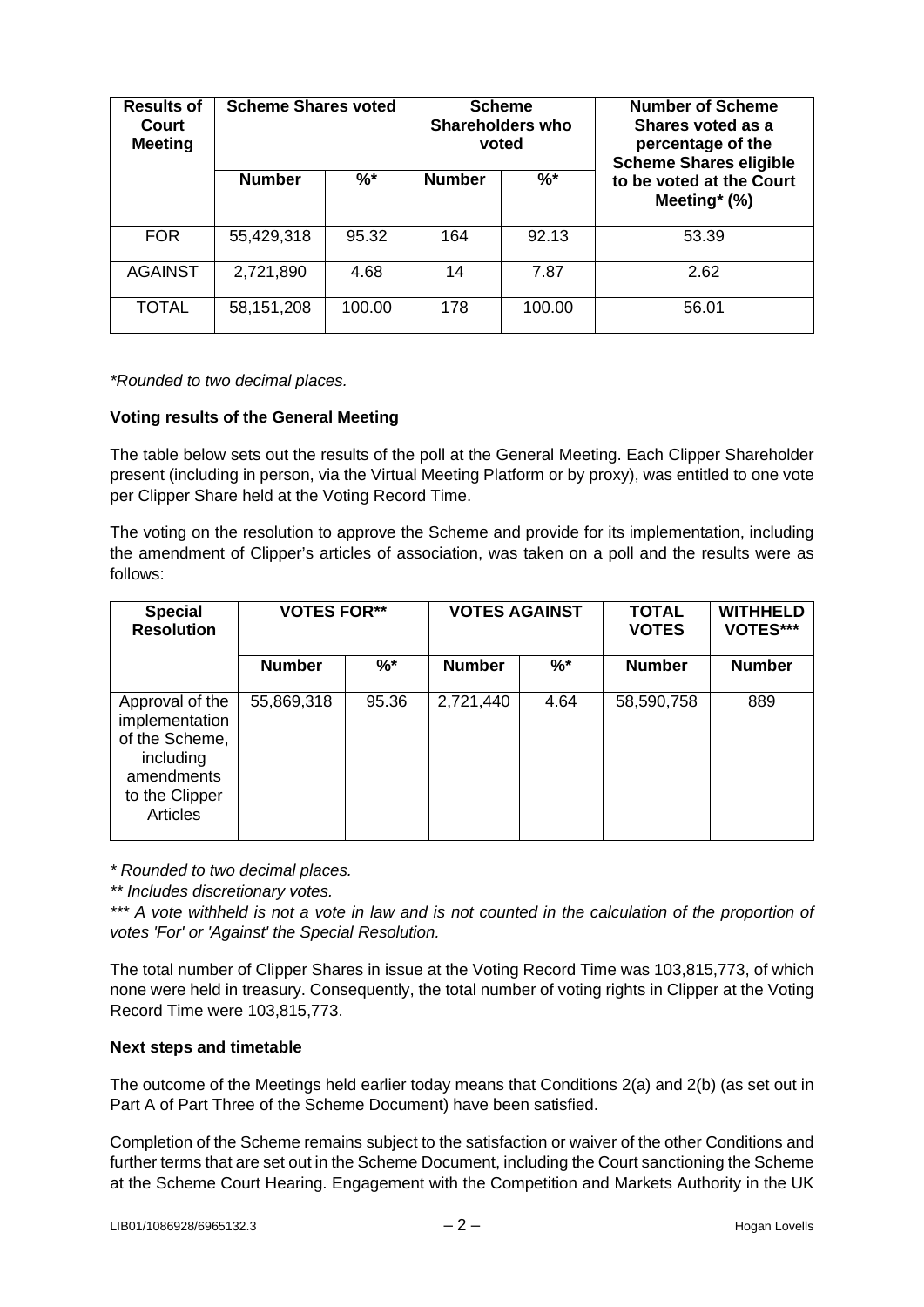and the Office of Competition and Consumer Protection in Poland is underway and both Clipper and GXO remain confident that completion will occur in the summer of 2022.

The expected timetable for implementation of the Scheme is set out below and, save as set out below, remains as set out in the Scheme Document.

*Event Time and/or date*(1)

**The following dates and times associated with the Scheme are indicative only and are**  subject to change<sup>(2)</sup>

| Election Return Time for the GREEN Form of Instruction |                                                        | 1:00 p.m. on $D-3^{(3)}$ |
|--------------------------------------------------------|--------------------------------------------------------|--------------------------|
| Election Return Time for the GREEN Form of Election    |                                                        | 1.00 p.m. on $D-1^{(4)}$ |
| Court Hearing to sanction the Scheme                   | A date expected to be in the summer of 2022 subject to |                          |

regulatory clearances ("**D**")(5)

| Last day of dealings in, and registrations of transfers of,<br>and disablement in CREST of, Clipper Shares                                                                                                                                               | D+1 business day                                     |  |  |
|----------------------------------------------------------------------------------------------------------------------------------------------------------------------------------------------------------------------------------------------------------|------------------------------------------------------|--|--|
| <b>Scheme Record Time</b>                                                                                                                                                                                                                                | 6.00 p.m. on D+1 business day                        |  |  |
| Suspension of listing of, and dealings in, Clipper Shares                                                                                                                                                                                                | 7.30 a.m. on D+2 business days                       |  |  |
| <b>Effective Date</b>                                                                                                                                                                                                                                    | D+2 business days                                    |  |  |
| De-listing of Clipper Shares                                                                                                                                                                                                                             | By 7.00 a.m. on D+3 business days                    |  |  |
| New GXO Shares listed and commencement<br>of dealings in the New GXO Shares on the NYSE                                                                                                                                                                  | By 9.30 a.m. (New York time)<br>on D+5 business days |  |  |
| New GXO Shares registered through DRS (in<br>respect of GXO Shares held by former<br>certificated Clipper Shareholders outside the GXO CSN Facility)                                                                                                     | D+5 business days                                    |  |  |
| GXO DIs credited to CREST accounts (in respect<br>of Scheme Shares held in uncertificated form only)<br>and GXO CSN Facility accounts credited                                                                                                           | On or soon after D+5 business days                   |  |  |
| Latest date for despatch of statements of entitlement relating to<br>Within 14 calendar days of the<br>New GXO Shares held through the GXO CSN Facility and DRS (in<br><b>Effective Date</b><br>respect of Scheme Shares held in certificated form only) |                                                      |  |  |
| Latest date for despatch of cheques in respect of cash consideration<br>and for settlement of cash consideration through CREST or other<br>Within 14 calendar days of<br>the Effective Date<br>form of payment                                           |                                                      |  |  |
| Long Stop Date                                                                                                                                                                                                                                           | 28 November 2022 <sup>(6)</sup>                      |  |  |
| <b>Notes:</b>                                                                                                                                                                                                                                            |                                                      |  |  |

(1) All references in this announcement to times are to London time unless otherwise stated. The dates and times given are indicative only and are based on Clipper's and GXO's current expectations. Such dates and times may be subject to change, including as a result of changes to the regulatory timetable. If any of the expected times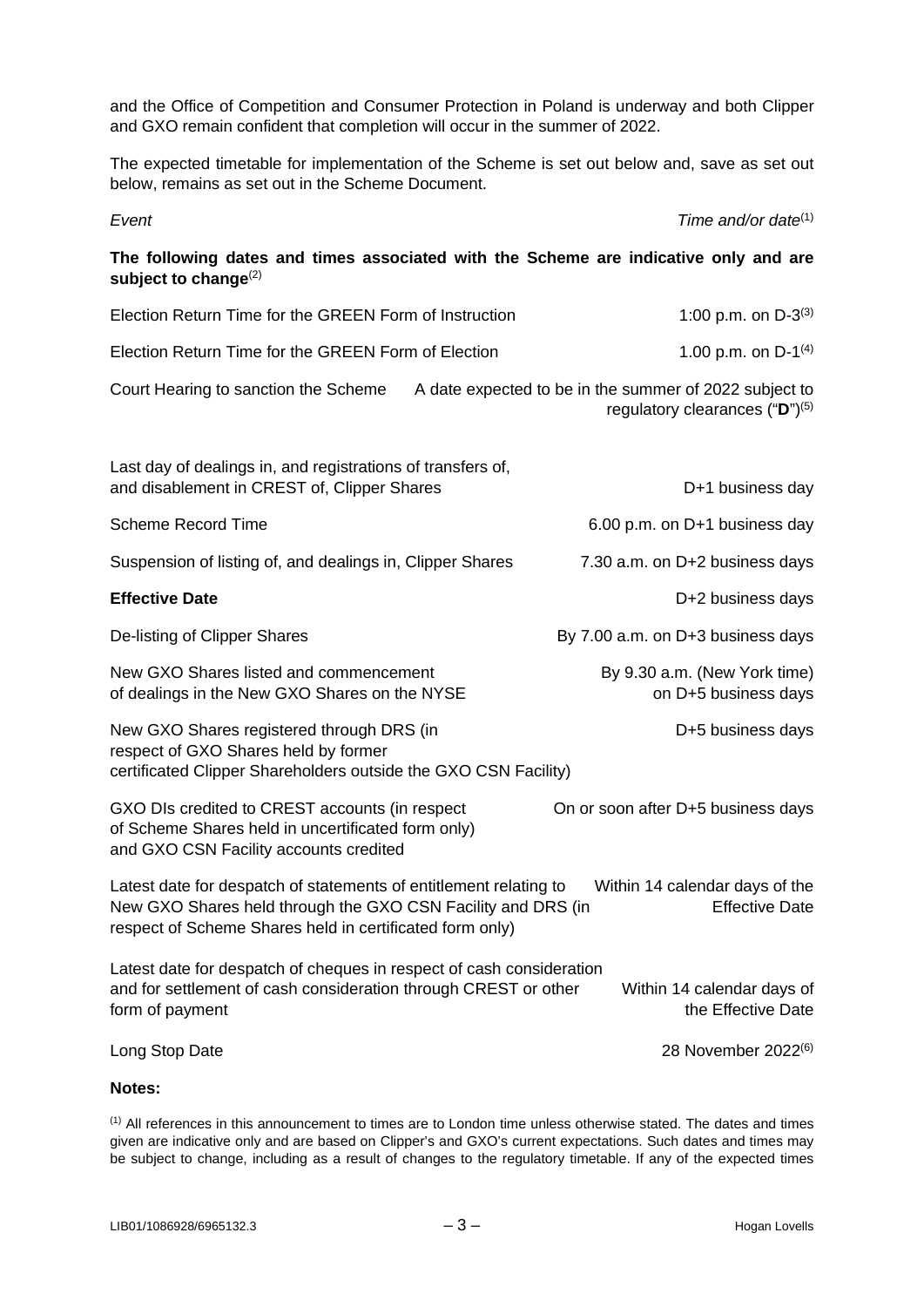and/or dates above change, the revised times and/or dates will be notified to Clipper Shareholders by announcement through a Regulatory Information Service.

 $(2)$  These times and dates are indicative only and will depend, amongst other things, on the date upon which: (i) the Conditions are satisfied or (if capable of waiver) waived; (ii) the Court sanctions the Scheme; and (iii) the Court Order is delivered to the Registrar of Companies.

(3) The Election Return Time will be announced by Clipper and/or GXO at the same time as the announcement of the date of the Court Hearing, via a Regulatory Information Service, as soon as reasonably practicable once the date of the Court Hearing has been established. The Election Withdrawal Deadline will be the later of (i) the Election Return Time and (ii) such other time and date as GXO and Clipper may agree.

(4) The Election Return Time will be announced by Clipper and/or GXO at the same time as the announcement of the date of the Court Hearing, via a Regulatory Information Service, as soon as reasonably practicable once the date of the Court Hearing has been established. The Election Withdrawal Deadline will be the later of (i) the Election Return Time and (ii) such other time and date as GXO and Clipper may agree.

 $<sup>(5)</sup>$  It is expected that the Court Hearing will take place as soon as reasonably practicable following the satisfaction</sup> or waiver of the last of the Regulatory Conditions to be satisfied or waived.

 $<sup>(6)</sup>$  This is the latest date by which the Scheme may become Effective unless GXO and Clipper agree (and the Panel</sup> and, if required, the Court permit) a later date.

A copy of the special resolution passed at the General Meeting has been submitted to the Financial Conduct Authority and will shortly be available for inspection on the National Storage Mechanism at [https://data.fca.org.uk/#/nsm/nationalstoragemechanism.](https://data.fca.org.uk/#/nsm/nationalstoragemechanism)

### **Statement regarding a minor amendment to the Scheme Document**

On 17 March 2022, Clipper published the Scheme Document in respect of the Scheme, which was described as being conditional on, among other Conditions, the Court Hearing being held "*on or before 3 May 2022*" (Condition 2(c)(ii), Part Three). However, the date of the Court Hearing is subject to the prior satisfaction (or waiver) of the other Conditions, and, as such, the exact date on which the Court Hearing will be held remains uncertain. Condition  $2(c)(ii)$  should read as follows: "*the Court Hearing being held on or before the 22nd day after the expected date of the Court Hearing (or such later date (if any) as GXO and Clipper may agree, with the consent of the Panel and/or approval of the court, if such consent and/or approval is required)"*.

### **Enquiries**

| <b>Clipper</b><br>Steve Parkin, Executive Chairman<br>David Hodkin, Chief Financial Officer<br>Tony Mannix, Chief Executive Officer                          | +44 (0) 113 204 2050 |
|--------------------------------------------------------------------------------------------------------------------------------------------------------------|----------------------|
| <b>Numis</b> (Financial adviser and Joint Corporate Broker to Clipper)<br><b>Stuart Skinner</b><br><b>Stuart Ord</b><br>Kevin Cruickshank<br>William Wickham | +44 (0) 20 7260 1000 |
| <b>Shore Capital (Joint Corporate Broker to Clipper)</b><br>Malachy McEntyre<br><b>Patrick Castle</b><br>James Thomas                                        | +44 (0) 20 7408 4090 |
| <b>Buchanan</b> (Corporate communications adviser to Clipper)<br>David Rydell                                                                                | +447798 646 021      |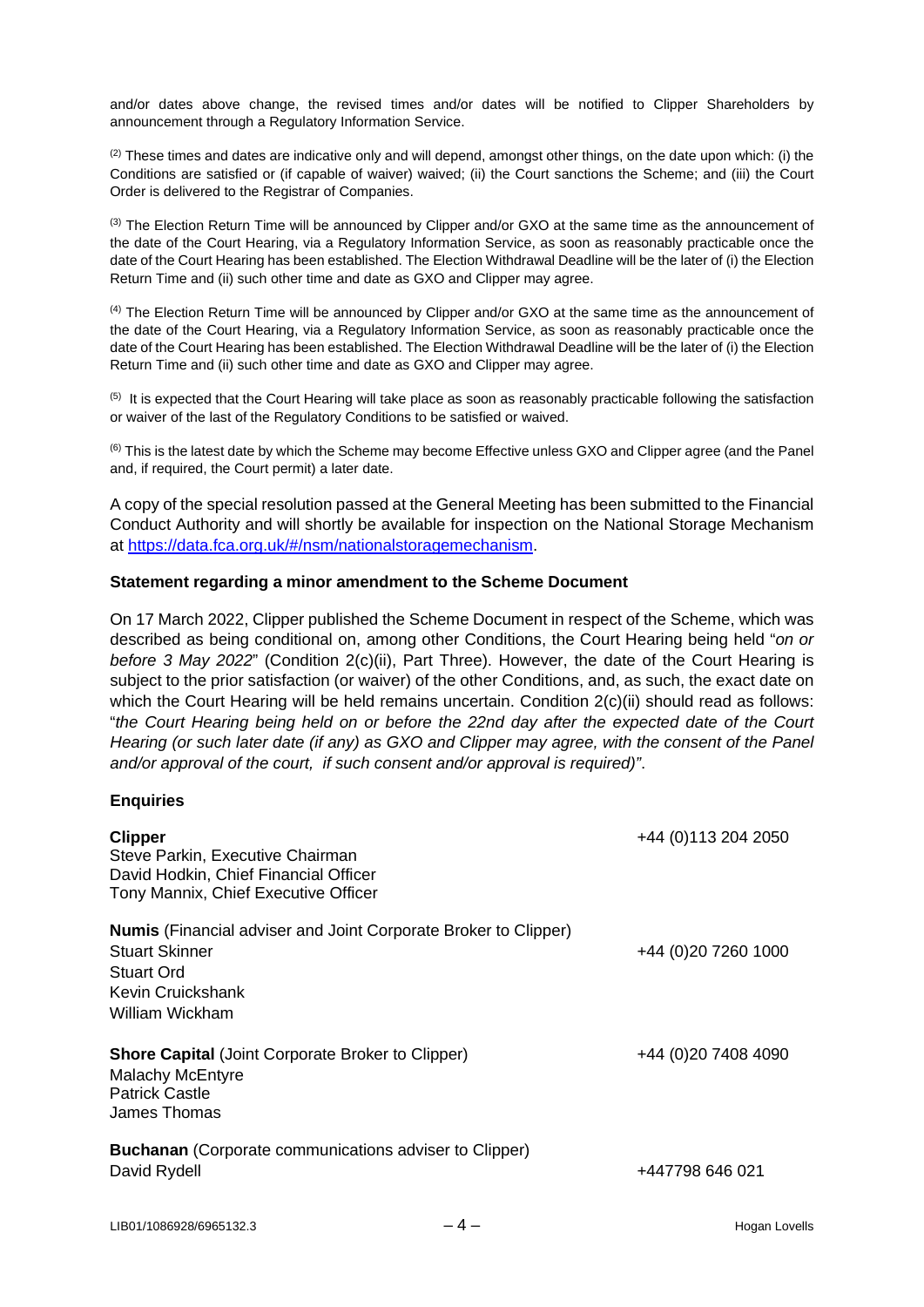| Stephanie Whitmore                                                                                             | +447754 941 250     |
|----------------------------------------------------------------------------------------------------------------|---------------------|
| <b>GXO</b>                                                                                                     |                     |
| Media                                                                                                          |                     |
| Matthew Schmidt (US)                                                                                           | +1 (203) 307 2809   |
| Kat Kalinina (UK)                                                                                              | +447974 594 467     |
| Investors                                                                                                      |                     |
| Mark Manduca                                                                                                   | +1 203 585 8986     |
| Rothschild & Co (Lead Financial Adviser to GXO)<br><b>Neil Thwaites</b><br>Alexander Mitteregger               | +44 (0)20 7280 5000 |
| <b>Barclays</b> (Joint Financial Adviser to GXO)<br>Chris Brooks<br><b>Philipp Gillmann</b><br>Akshay Majithia | +44 (0)20 7623 2323 |
| Jon Bone (Corporate Broking)                                                                                   |                     |

Hogan Lovells International LLP is retained as legal adviser to Clipper. Freshfields Bruckhaus Deringer LLP is retained as legal adviser to GXO.

### **Important Notices**

Numis Securities Limited ("**Numis**"), which is authorised and regulated in the United Kingdom by the FCA, is acting exclusively as financial adviser to Clipper and no one else in connection with the Acquisition and will not regard any other person as its client in relation to the Acquisition and shall not be responsible to anyone other than Clipper for providing the protections afforded to clients of Numis nor for providing advice in connection with the matters referred to herein. Neither Numis nor any of its subsidiaries, branches or affiliates owes or accepts any duty, liability or responsibility whatsoever (whether direct or indirect, whether in contract, in tort, under statute or otherwise) to any person who is not a client of Numis in connection with any matter referred to herein or otherwise.

Shore Capital Stockbrokers Limited ("**Shore Capital**"), which is authorised and regulated in the United Kingdom by the FCA, is acting as joint corporate broker exclusively for Clipper and no one else in connection with the Acquisition and will not regard any other person as its client in relation to the Acquisition and shall not be responsible to anyone other than Clipper for providing the protections afforded to clients of Shore Capital nor for providing advice in connection with the matters referred to herein. Neither Shore Capital nor any of its subsidiaries, branches or affiliates owes or accepts any duty, liability or responsibility whatsoever (whether direct or indirect, whether in contract, in tort, under statute or otherwise) to any person who is not a client of Shore Capital in connection with any matter referred to herein or otherwise.

N.M. Rothschild & Sons Limited ("**Rothschild & Co**"), which is authorised and regulated in the United Kingdom by the FCA, is acting exclusively as financial adviser to GXO and no one else in connection with the Acquisition and will not regard any other person as its client in relation to the Acquisition and shall not be responsible to anyone other than GXO for providing the protections afforded to clients of Rothschild & Co or its affiliates, nor for providing advice in connection with the Acquisition or any matter or arrangement referred to herein. Neither Rothschild & Co nor any of its subsidiaries, branches or affiliates (nor their respective directors, officers, employees or agents) owes or accepts any duty, liability or responsibility whatsoever (whether direct or indirect, whether in contract, in tort, under statute or otherwise) to any person who is not a client of Rothschild & Co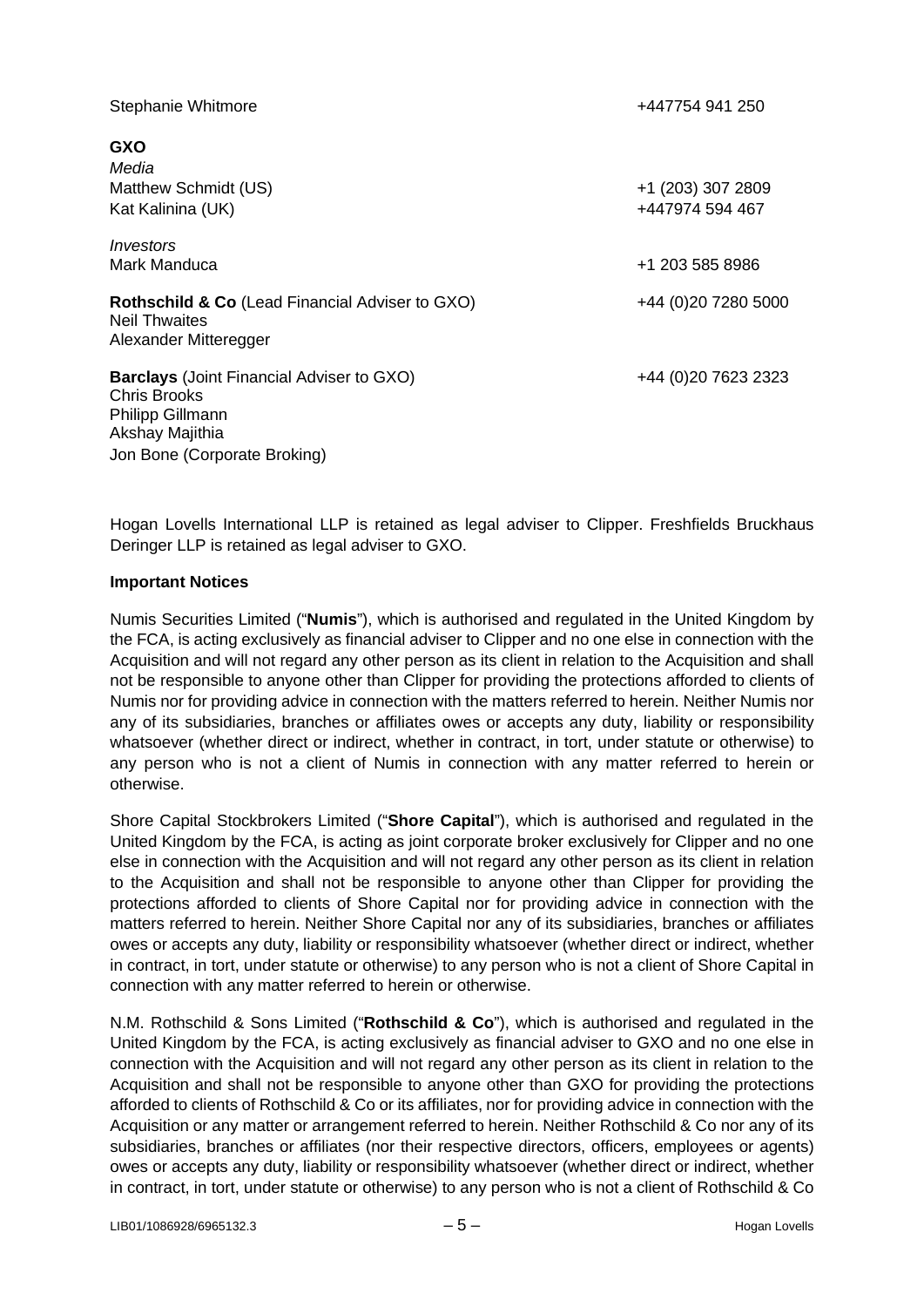in connection with this announcement any matter referred to or statement contained herein or otherwise.

Barclays Bank PLC, acting through its Investment Bank ("**Barclays**"), which is authorised in the United Kingdom by the Prudential Regulation Authority ("**PRA**") and regulated in the United Kingdom by the PRA and FCA, is acting exclusively as financial adviser to GXO and no one else in connection with the Acquisition and will not regard any other person as its client in relation to the Acquisition and shall not be responsible to anyone other than GXO for providing the protections afforded to clients of Barclays or its affiliates, nor for providing advice in connection with the Acquisition or any matter or arrangement referred to herein. Neither Barclays nor any of its subsidiaries, branches or affiliates owes or accepts any duty, liability or responsibility whatsoever (whether direct or indirect, whether in contract, in tort, under statute or otherwise) to any person who is not a client of Barclays in connection with any matter referred to herein or otherwise.

This announcement is for information purposes only and is not intended to and does not constitute or form part of any offer or inducement to sell or an invitation to purchase, otherwise acquire, subscribe for, sell or otherwise dispose of, any securities or the solicitation of an offer to buy any securities, any vote or approval in any jurisdiction pursuant to the Acquisition or otherwise.

This announcement has been prepared in accordance with and for the purpose of complying with English law and the Code, the Disclosure Guidance and Transparency Rules and the Listing Rules and the information disclosed may not be the same as that which would have been disclosed if this announcement had been prepared in accordance with the laws of jurisdictions outside England.

# **Overseas Shareholders**

The release, publication or distribution of this announcement and/or any accompanying documents (in whole or in part) in or into or from jurisdictions other than the United Kingdom or the United States may be restricted by law and therefore any persons who are subject to the laws of any jurisdiction other than the United Kingdom or the United States (including Restricted Jurisdictions) should inform themselves about, and observe, any applicable legal or regulatory requirements. Any failure to comply with applicable legal or requiatory requirements of any jurisdiction may constitute a violation of securities laws in that jurisdiction.

To the fullest extent permitted by applicable law, the companies and persons involved in the Acquisition disclaim any responsibility or liability for the violation of such restrictions by any person. This announcement has been prepared for the purposes of complying with English law and the Code and the information disclosed may not be the same as that which would have been disclosed if this announcement had been prepared in accordance with the laws of jurisdictions outside of England. Unless otherwise determined by GXO or required by the Code and permitted by applicable law and regulation, the Acquisition will not be made available directly or indirectly in, into or from a Restricted Jurisdiction where to do so would violate the laws in that jurisdiction and no person may vote in favour of the Acquisition by use of mail or any other means or instrumentality (including, without limitation, facsimile, email or other electronic transmission, telex or telephone) of interstate or foreign commerce of, or any facility of a national, state or other securities exchange of, any Restricted Jurisdiction.

Copies of this announcement and formal documentation relating to the Acquisition will not be and must not be, mailed or otherwise forwarded, distributed or sent in, into or from any Restricted Jurisdiction or any jurisdiction where to do so would violate the laws of that jurisdiction and persons receiving such documents (including custodians, nominees and trustees) must not mail or otherwise forward, distribute or send them in or into or from any Restricted Jurisdiction. Doing so may render invalid any related purported vote in respect of the Acquisition.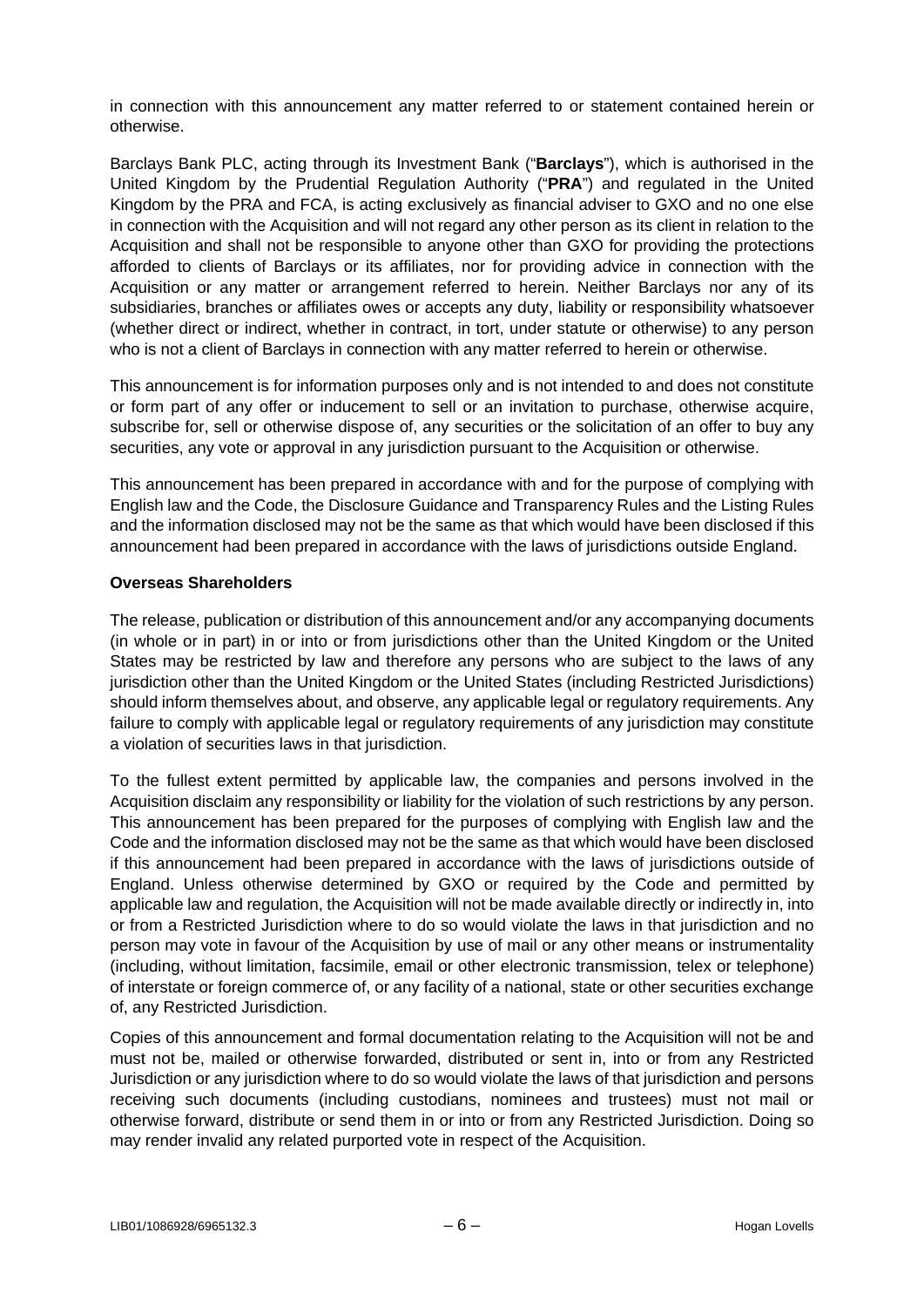If the Acquisition is implemented by way of a Takeover Offer (unless otherwise permitted by applicable law and regulation), the Takeover Offer may not be made, directly or indirectly, in or into or by use of the mails or any other means or instrumentality (including facsimile, e-mail or other electronic transmission, telex or telephone) of interstate or foreign commerce of, or any facility of a national, state or other securities exchange of, any Restricted Jurisdiction and the Acquisition will not be capable of acceptance by any such use, means, instrumentality or facilities or from within any Restricted Jurisdiction.

Further details in relation to Overseas Shareholders are contained in the Scheme Document.

# **Notice to Canadian Shareholders**

The distribution of the New GXO Shares in Canada is being made only on a private placement basis exempt from the requirement that the issuer prepare and file a prospectus with the applicable securities regulatory authorities. GXO is not a reporting issuer in any province or territory in Canada, its securities are not listed on any stock exchange in Canada and there is currently no public market for the New GXO Shares in Canada. GXO currently has no intention of becoming a reporting issuer in Canada, filing a prospectus with any securities regulatory authority in Canada to qualify the resale of the New GXO Shares to the public, or listing the New GXO Shares on any stock exchange in Canada. Accordingly, to be made in accordance with securities laws, any resale of the New GXO Shares received as consideration in Canada must be made under available statutory exemptions from registration and prospectus requirements or under a discretionary exemption granted by the applicable Canadian securities regulatory authority. Canadian shareholders who receive New GXO Shares as consideration are advised to seek legal advice prior to any resale of the New GXO Shares.

# **Additional information for U.S. Investors**

The Acquisition is being made to acquire the securities of an English company by means of a scheme of arrangement under English law. A transaction effected by means of a scheme of arrangement is not subject to the tender offer rules or the proxy solicitation rules under the U.S. Exchange Act. Accordingly, the Scheme is subject to the disclosure requirements and practices applicable in the UK to schemes of arrangement, which differ from the disclosure requirements of U.S. tender offer rules. The financial information relating to Clipper included in this announcement and the Scheme documentation has been prepared in accordance with IFRS (and also makes or will make use of alternative performance measures on the basis disclosed publicly by Clipper which are not defined by IFRS) and thus may not be comparable to financial information of U.S. companies or companies whose financial statements are prepared in accordance with U.S. GAAP. U.S. GAAP differs in certain significant respects from accounting principles applicable in the United Kingdom.

The financial information included in this announcement and the Scheme documentation in relation to GXO has been or will have been prepared in accordance with U.S. GAAP, except as otherwise specified therein. If GXO exercises its right to implement the acquisition of the Clipper Shares by way of a Takeover Offer or otherwise in a manner that is not exempt from the registration requirements of the U.S. Securities Act, such offer will be made in compliance with applicable U.S. laws and regulations. It may be difficult for U.S. investors to enforce their rights and any claim arising out of the U.S. federal securities laws, since Clipper is incorporated under the laws of England and Wales (i.e. in a non-U.S. jurisdiction), and some or all of its officers and directors may be residents of, and some or all of its assets are or may be located in, a non-US jurisdiction. U.S. investors may not be able to sue a non-US company or its officers or directors in a non-U.S. court for violations of the U.S. securities laws. Further, it may be difficult to compel a non-U.S. company and its affiliates to subject themselves to a U.S. court's judgment.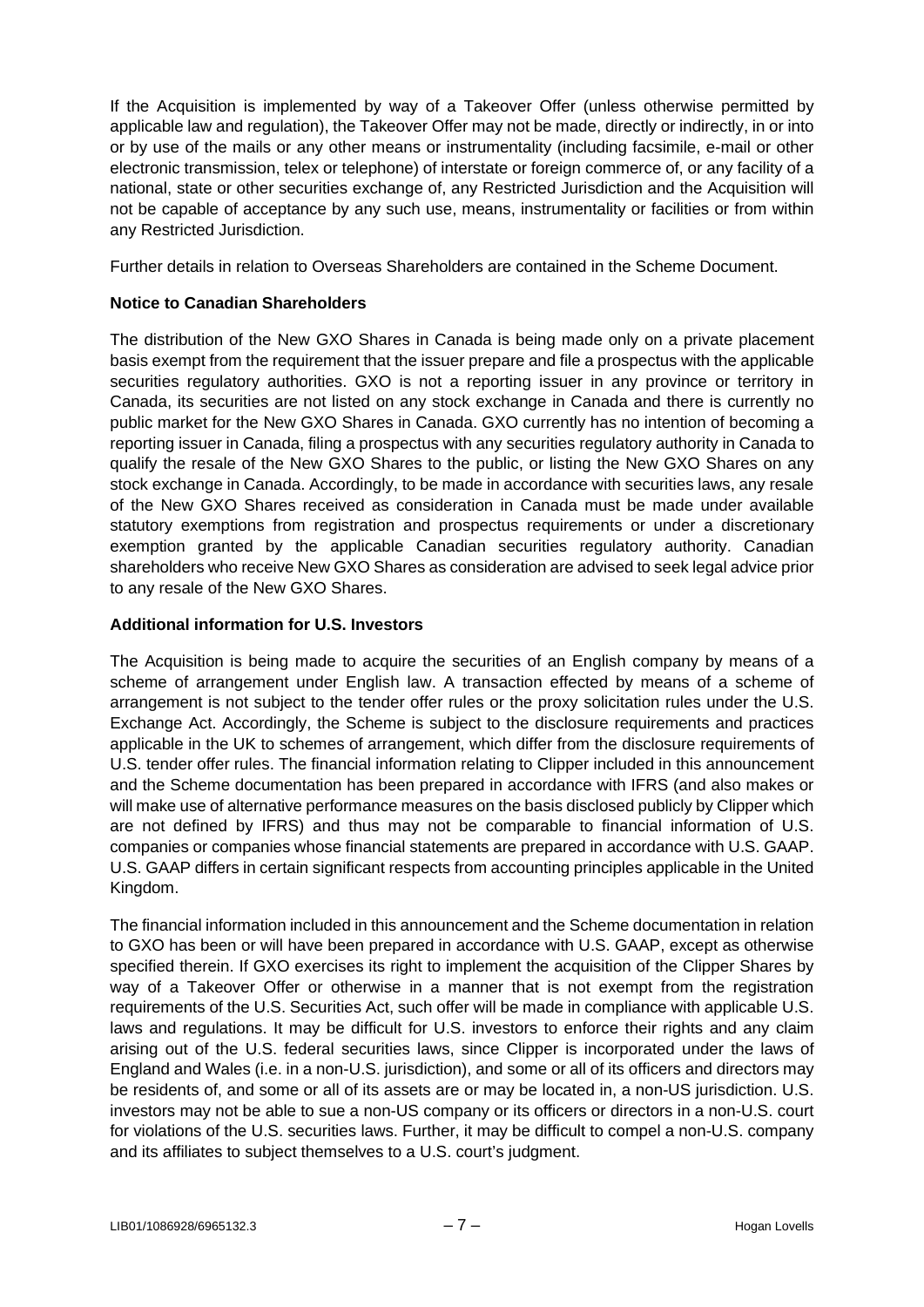The New GXO Shares to be issued pursuant to the Acquisition have not been registered under the U.S. Securities Act, and may not be offered or sold in the United States absent registration or an applicable exemption from the registration requirements of the U.S. Securities Act. The New GXO Shares to be issued pursuant to the Acquisition will be issued pursuant to the exemption from registration provided by Section 3(a)(10) under the U.S. Securities Act. In this event, Clipper Shareholders are urged to read these documents and any other relevant documents filed with the SEC, as well as any amendments or supplements to those documents, because they will contain important information, and such documents will be available free of charge at the SEC's website at [www.sec.gov](http://www.sec.gov/) or by directing a request to GXO's Investor Relations team at Investor Relations, GXO Logistics, Inc., Two American Lane, Greenwich, Connecticut 06831.

New GXO Shares issued to persons other than "affiliates" of GXO (defined as certain control persons, within the meaning of Rule 144 under the U.S. Securities Act) will be freely transferable under U.S. law after the Acquisition. Persons (whether or not U.S. persons) who are or will be "affiliates" of GXO within 90 days prior to, or of the Enlarged Group after, the Effective Date will be subject to certain transfer restrictions relating to the New GXO Shares under U.S. law.

Neither the SEC nor any U.S. state securities commission has approved or disapproved of the New GXO Shares to be issued in connection with the Acquisition, or determined if this announcement is accurate or complete or has passed upon the fairness or the merits of the proposal described herein. Any representation to the contrary is a criminal offence in the United States.

It may be difficult for U.S. investors to enforce their rights and any claim arising out of the U.S. federal securities laws, as Clipper is incorporated under the laws of England and Wales, some or all of its officers and directors may be residents of, and some or all of its assets are or may be located in, a non-U.S. jurisdiction. U.S. investors may not be able to sue a non-U.S. company or its officers or directors in a non-U.S. court for violations of the U.S. securities laws. Further, it may be difficult to compel a non-U.S. company and its affiliates to subject themselves to a U.S. court's judgment.

Save as specified in relation to certain of the documents incorporated by reference by paragraph 1 of Part Seven (Financial Information) of the Scheme Document, none of the financial information in this announcement has been audited in accordance with generally accepted accounting principles in the United States or the auditing standards of the Public Company Accounting Oversight Board (United States). For the purposes of qualifying for the exemption from the registration requirements of the U.S. Securities Act afforded by Section 3(a)(10) thereof, Clipper will advise the Court that its sanctioning of the Scheme will be relied upon by GXO and Clipper as an approval of the Scheme following a hearing on its fairness which all Scheme Shareholders are entitled to attend, in person or through counsel, to support or oppose the sanctioning of the Scheme and with respect to which notification has been given to all such Scheme Shareholders.

The receipt of cash and New GXO Shares pursuant to the Acquisition by a U.S. Scheme Shareholder as consideration in accordance with the terms of the Scheme and the Acquisition will be treated as a taxable transaction for U.S. federal income tax purposes and possibly under applicable U.S. state, local, non-U.S. and other tax laws. Subject to the discussion in Part 9, paragraph (2)(i)(A) of the Scheme Document (Passive Foreign Investment Company Considerations), a U.S. holder generally will recognise capital gain or loss on the disposition of Scheme Shares for the New GXO Shares and cash equal to the difference between (i) the amount realised on such disposition (i.e., the USD value of the sum of the cash and the fair market value of the New GXO Shares received by the U.S. holder) and (ii) the U.S. holder's adjusted tax basis in such disposed Scheme Shares. A U.S. holder's tax basis in the Scheme Shares generally will be the USD value of the amount paid by the U.S. Scheme Shareholders to purchase the Scheme Shares on the date of purchase. Each Clipper Shareholder is urged to consult an independent professional adviser regarding the tax consequences of the Acquisition and Scheme applicable to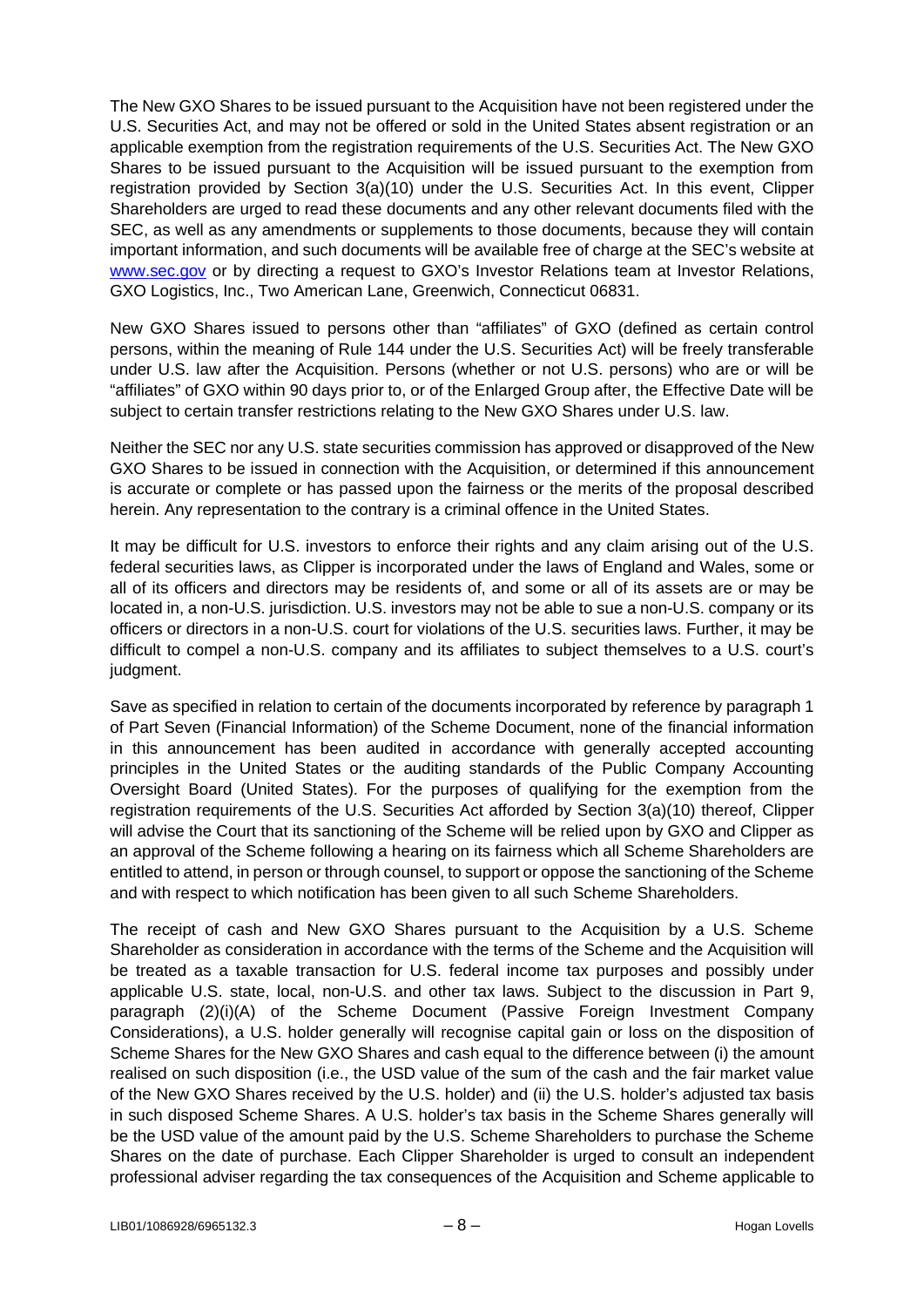him or her, including, but not limited to (i) as a result of the U.S. holder's status as other than an individual, (ii) the potential application of special tax rules with respect to gain recognized by a U.S. holder upon a disposition of shares of a "passive foreign investment company," and (iii) eligibility for treaty relief to the extent of any withholding tax or other tax that may apply outside of the United States.

In accordance with normal UK practice and pursuant to Rule 14e-5(b) of the U.S. Exchange Act, GXO, certain affiliated companies or its or their nominees, or its brokers (acting as agents), may from time to time make certain purchases of, or arrangements to purchase, Clipper Shares outside of the U.S., other than pursuant to the Acquisition, until the date on which the Acquisition and/or Scheme becomes effective, lapses or is otherwise withdrawn. If such purchases or arrangements to purchase were to be made, they would be made outside the United States and would comply with applicable law, including the U.S. Exchange Act. Such purchases or arrangements to purchase may occur either in the open market at prevailing prices or in private transactions at negotiated prices. Any information about such purchases will be disclosed as required in the UK, will be reported to the Regulatory News Service of the London Stock Exchange and will be available on the London Stock Exchange website at [https://www.londonstockexchange.com/stock/CLG/](https://www.londonstockexchange.com/stock/CLG/Clipper-logistics-plc/company-page)  [Clipper-logistics-plc/company-page.](https://www.londonstockexchange.com/stock/CLG/Clipper-logistics-plc/company-page) Also, in accordance with normal UK practice and Rule 14e-5(b) of the U.S. Exchange Act, Barclays will continue to act as a connected exempt principal trader in Clipper Shares on the London Stock Exchange. These purchases may occur either in the open market at prevailing prices or in private transactions at negotiated prices. Any information about such purchases will be disclosed as required in the UK, will be reported to a Regulatory Information Service and will be available on the London Stock Exchange website at [www.londonstockexchange.com.](http://www.londonstockexchange.com/)

This announcement does not constitute an offer to sell or the solicitation of an offer to buy any securities in the United States. The securities referenced in this announcement have not been registered under the U.S. Securities Act, and may not be offered or sold in the United States absent registration under the U.S. Securities Act, or pursuant to an exemption from, or in a transaction not subject to, such registration requirements. Any securities issued as part of the Acquisition (including the New GXO Shares) will be issued in reliance upon available exemptions from such registration requirements pursuant to Section 3(a)(10) of the U.S. Securities Act. Any Acquisition will be made solely by means of the Scheme Document published by Clipper. Any decision in respect of, or other response to, the Acquisition, should be made only on the basis of the information contained in such document.

The statements contained in this announcement are made as at the date of this announcement, unless some other time is specified in relation to them, and service of this announcement shall not give rise to any implication that there has been no change in the facts set forth in this announcement since such date. Nothing in this announcement shall be deemed to be a forecast, projection or estimate of the future financial performance of Clipper, the Clipper Group, GXO or the GXO Group, except where otherwise stated.

# **Forward looking statements**

This announcement (including information incorporated by reference in this announcement), oral statements made regarding the Acquisition and other information published by GXO and Clipper include statements which are, or may be deemed to be, "forward-looking statements" within the meaning of Section 27A of the U.S. Securities Act and Section 21E of the U.S. Exchange Act. All statements other than statements of historical fact are, or may be deemed to be, forward-looking statements, including statements with respect to the financial condition, strategies, results of operations and businesses of GXO and Clipper and their respective groups and certain plans and objectives with respect to the Enlarged Group, including, without limitation, GXO's and Clipper's 2022 financial targets for organic revenue growth, adjusted EBITDA, depreciation and amortization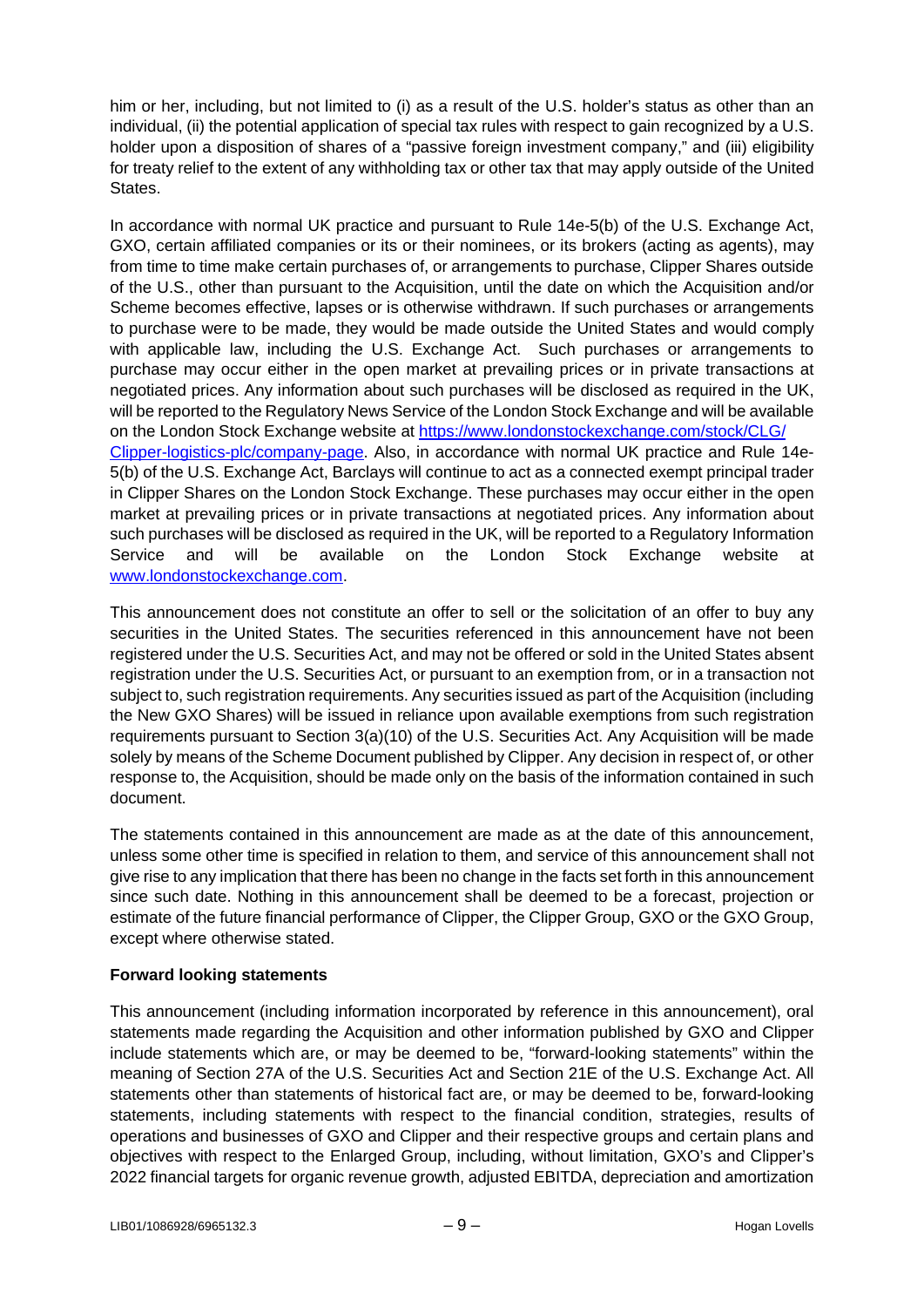expense and net capital expenditures and the expected run rate cost synergies for the Enlarged Group. In some cases, forward-looking statements can be identified by the use of forward-looking terms such as "anticipate," "estimate," "believe," "continue," "could," "would," "should," "intend," "may," "plan," "potential," "predict," "should," "will," "expect," "objective," "projection," "forecast," "goal," "guidance," "outlook," "effort," "target," "trajectory" or the negative of these terms or other comparable terms. However, the absence of these words does not mean that the statements are not forward-looking. These forward-looking statements are based on certain assumptions and analyses made by the company in light of its experience and its perception of historical trends, current conditions and expected future developments, as well as other factors the company believes are appropriate in the circumstances.

These forward-looking statements are subject to known and unknown risks, uncertainties and assumptions that may cause actual results, levels of activity, performance or achievements to be materially different from any future results, levels of activity, performance or achievements expressed or implied by such forward-looking statements.

Factors that might cause or contribute to a material difference include, but are not limited to, the risks discussed in GXO's filings with the SEC and the following: the severity, magnitude, duration and aftereffects of the COVID-19 pandemic and government responses to the COVID-19 pandemic; economic conditions generally; supply chain challenges, including labour shortages; competition and pricing pressures; the GXO Group's and/or the Clipper Group's ability to align the GXO Group's and/or the Clipper Group's investments in capital assets, including equipment, service centres and warehouses, to their respective customers' demands; the GXO Group's and/or the Clipper Group's ability to successfully integrate and realise anticipated synergies, cost savings and profit improvement opportunities with respect to acquired companies; acquisitions may be unsuccessful or result in other risks or developments that adversely affect the GXO Group's and/or the Clipper Group's financial condition and results; the GXO Group's and/or the Clipper Group's ability to develop and implement suitable information technology systems and prevent failures in or breaches of such systems; the GXO Group's and/or the Clipper Group's ability to raise debt and equity capital; litigation; labour matters, including the GXO Group's and/or the Clipper Group's ability to manage its subcontractors, and risks associated with labour disputes at the GXO Group's and/or the Clipper Group's customers and efforts by labour organizations to organize its employees; risks associated with defined benefit plans for the GXO Group's and/or the Clipper Group's current and former employees; fluctuations in currency exchange rates; fluctuations in fixed and floating interest rates; issues related to the GXO Group's and/or the Clipper Group's intellectual property rights; governmental regulation, including trade compliance laws, as well as changes in international trade policies and tax regimes; natural disasters, terrorist attacks or similar incidents; a material disruption of the GXO Group's and/or the Clipper Group's operations; the inability to achieve the level of revenue growth, cash generation, cost savings, improvement in profitability and margins, fiscal discipline, or strengthening of competitiveness and operations anticipated or targeted; the impact of potential cyber-attacks and information technology or data security breaches; the inability to implement technology initiatives successfully; the expected benefits of the Acquisition, and uncertainties regarding the Acquisition, including the risk that the Acquisition will not produce the desired benefits; a determination by a tax authority that a distribution or certain related Acquisition on transactions should be treated as taxable transactions; expected financing transactions undertaken in connection with the separation and risks associated with additional indebtedness; the risk that dis-synergy costs, costs of restructuring transactions and other costs incurred in connection with the separation will exceed estimates; and the impact of the separation on GXO's businesses, operations, relationships with customers, suppliers, employees and other business counterparties, and the risk that the separation may be more difficult, timeconsuming or costly than expected, which could result in additional demands on GXO's resources, systems, procedures and controls, disruption of ongoing business, and diversion of management's attention from other business concerns. All forward-looking statements set forth in this announcement are qualified by these cautionary statements and there can be no assurance that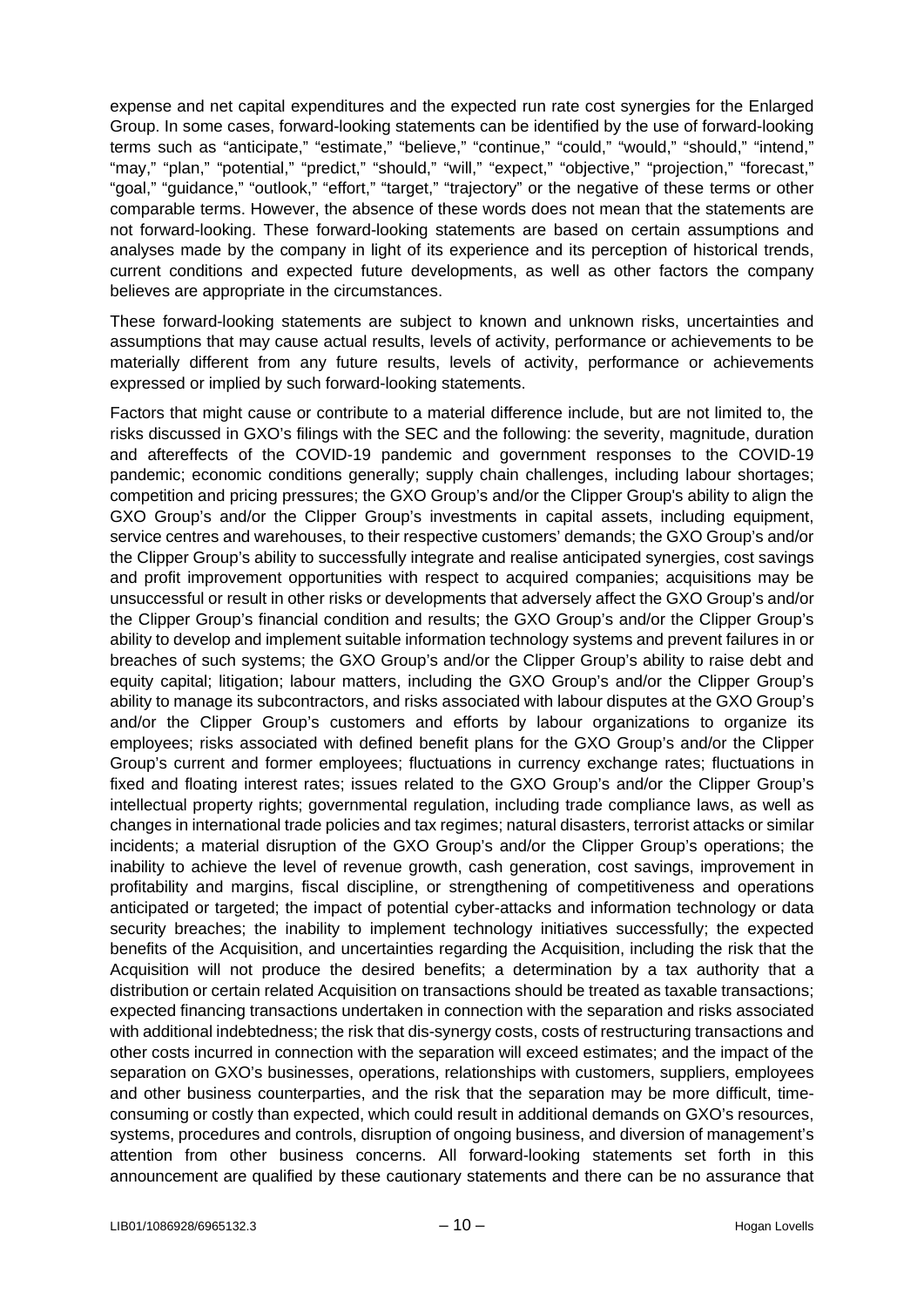the actual results or developments anticipated by the GXO Group or the Clipper Group will be realised or, even if substantially realised, that they will have the expected consequences to or effects on us or its business or operations. Forward-looking statements set forth in this announcement speak only as of the date hereof, and neither GXO nor Clipper undertake any obligation to update forward-looking statements to reflect subsequent events or circumstances, changes in expectations or the occurrence of unanticipated events, except to the extent required by law.

## **Disclosure requirements of the Takeover Code (the "Code")**

Under Rule 8.3(a) of the Code, any person who is interested in 1% or more of any class of relevant securities of an offeree company or of any securities exchange offeror (being any offeror other than an offeror in respect of which it has been announced that its offer is, or is likely to be, solely in cash) must make an Opening Position Disclosure following the commencement of the offer period and, if later, following the announcement in which any securities exchange offeror is first identified. An Opening Position Disclosure must contain details of the person's interests and short positions in, and rights to subscribe for, any relevant securities of each of (i) the offeree company and (ii) any securities exchange offeror(s). An Opening Position Disclosure by a person to whom Rule 8.3(a) applies must be made by no later than 3:30 p.m. (London time) on the 10th business day following the commencement of the offer period and, if appropriate, by no later than 3:30 p.m. (London time) on the 10th business day following the announcement in which any securities exchange offeror is first identified. Relevant persons who deal in the relevant securities of the offeree company or of a securities exchange offeror prior to the deadline for making an Opening Position Disclosure must instead make a Dealing Disclosure.

Under Rule 8.3(b) of the Code, any person who is, or becomes, interested in 1% or more of any class of relevant securities of the offeree company or of any securities exchange offeror must make a Dealing Disclosure if the person deals in any relevant securities of the offeree company or of any securities exchange offeror. A Dealing Disclosure must contain details of the dealing concerned and of the person's interests and short positions in, and rights to subscribe for, any relevant securities of each of (i) the offeree company and (ii) any securities exchange offeror(s), save to the extent that these details have previously been disclosed under Rule 8. A Dealing Disclosure by a person to whom Rule 8.3(b) applies must be made by no later than 3:30 p.m. (London time) on the business day following the date of the relevant dealing.

If two or more persons act together pursuant to an agreement or understanding, whether formal or informal, to acquire or control an interest in relevant securities of an offeree company or a securities exchange offeror, they will be deemed to be a single person for the purpose of Rule 8.3.

Opening Position Disclosures must also be made by the offeree company and by any offeror and Dealing Disclosures must also be made by the offeree company, by any offeror and by any persons acting in concert with any of them (see Rules 8.1, 8.2 and 8.4).

Details of the offeree and offeror companies in respect of whose relevant securities Opening Position Disclosures and Dealing Disclosures – must be made in the Disclosure Table on the Panel's website at [http://www.thetakeoverpanel.org.uk,](http://www.thetakeoverpanel.org.uk/) including details of the number of relevant securities in issue, when the offer period commenced and when any offeror was first identified. If you are in any doubt as to whether you are required to make an Opening Position Disclosure or a Dealing Disclosure, you should contact the Panel's Market Surveillance Unit on +44 (0)20 7638 0129.

### **No profit forecasts, estimates or quantified benefits statements**

No statement in this announcement is intended as a profit forecast, profit estimate or quantified benefits statement for any period and no statement in this announcement should be interpreted to